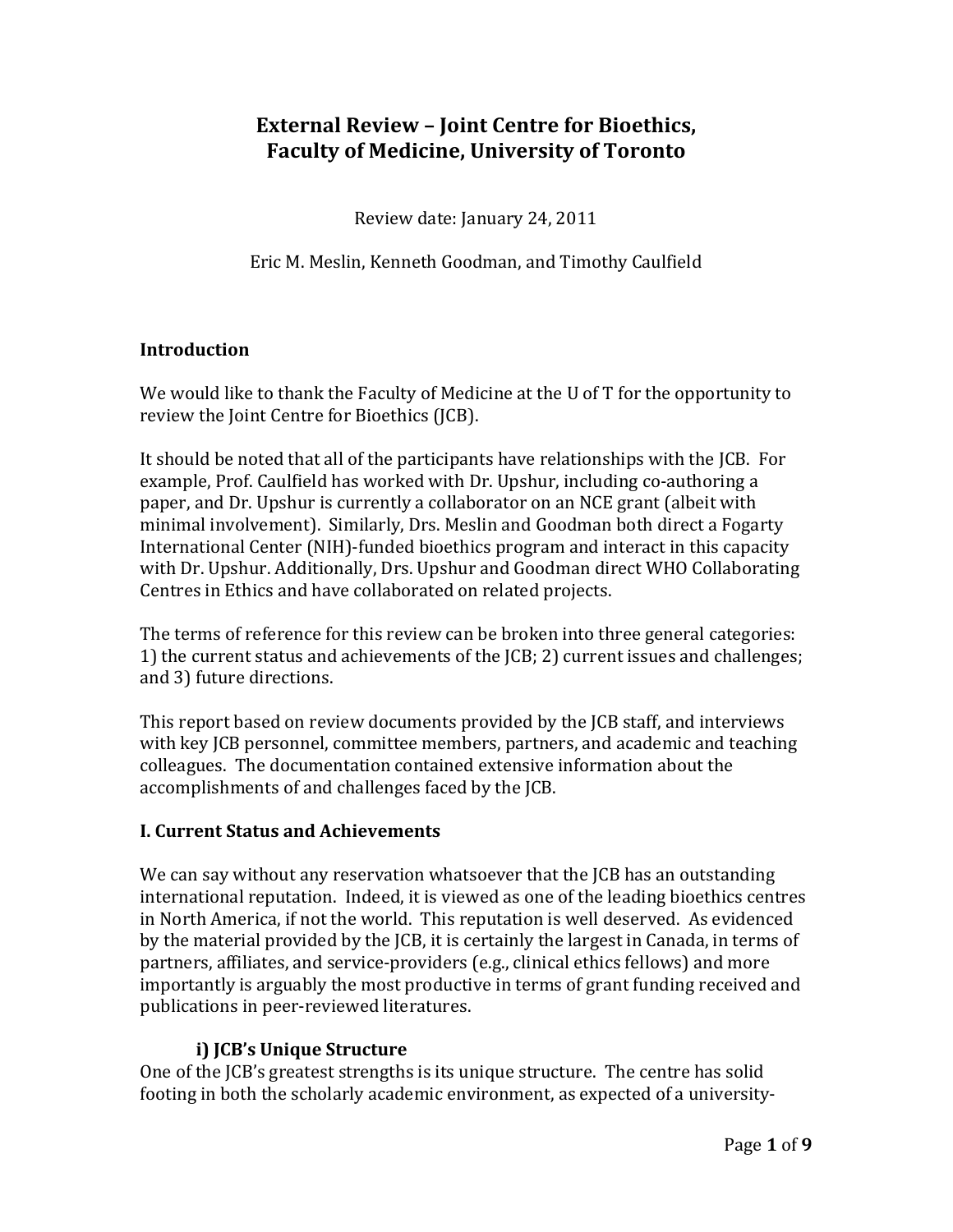based centre, and in the world of applied/practical ethics, as experienced at the coalface by practitioners in hospitals and other health care institutions. No other centre in Canada can match the breadth of the JCB's engagement with its immediate community. It is also evident that there is sincere and appreciative support from all of its partners – from large research hospitals to smaller community and long‐term care facilities. In our interviews with representatives of the partner institutions, all expressed the view they were "getting lots for the amount it costs" to be a JCB partner (which we understand ranges from approximately \$30,000 to \$50,000 depending on the size of the institution). We also heard the consistent message that JCB's unique structure was directly responsible for its excellence in achieving its mission. The mix between "the academy and the trenches" (as one interviewee put it) allows for both distinctive scholarship and academically informed clinical ethics. Also, many noted that each side of the equation informs the other, i.e., the research/academic work often flows from the practical issues that emerge in the context of hospital‐based ethics, and issues emerging in the hospital provide a rich source of academic research ideas and activity. Few other centres have mastered this iterative paradigm.

 Another feature of the JCB is its relatively small '*core faculty'*. This is not unique among bioethics centres in the world, since the majority who rely on soft funding tend to have a limited number of full-time research or teaching faculty housed within the centre itself and rely instead on faculty with their primary appointments in other academic departments being given some form of associate or adjunct status. This is the case with the JCB as well, as only Drs. Upshur, Secker, Gibson and a few others involved in administrative support are physically located within the JCB suite itself, while a very large and diverse group of faculty are associated with the JCB's many programs and activities. Examples include CORE,  $[(RE)]^2$  and the teachers in the collaborative and MHSc programs. Moreover, they appear to be *active* participants, not simply participants in name only. While we believe this structure to be a strength, we also note below that it has its own set of hallenges. c

#### **ii) Academic Output**

perspective, of the JCB operation is considered. The scholars associated with the JCB are well-respected by their peers. Dr. Upshur in particular is recognized as an international authority in bioethics, especially in health policy and public health. While the departure of former faculty, such as Peter Singer and Abdallah Daar, have understandably diminished the JCB's research portfolio, the centre still produces high quality, high‐impact publications. Moreover, some of this work, for example around pandemic influenza planning, has had an international influence that is striking, especially when the size, from a fiscal

To be fair, scholars who have their home in another faculty produced most of the publications in the material provided. So, it is difficult to discern how many of these publications were produced *because* of the existence of the JCB. Put differently: Would these publications have occurred without the JCB? Our experiences with our own centres, and our understanding of the JCB's structure, would suggest that the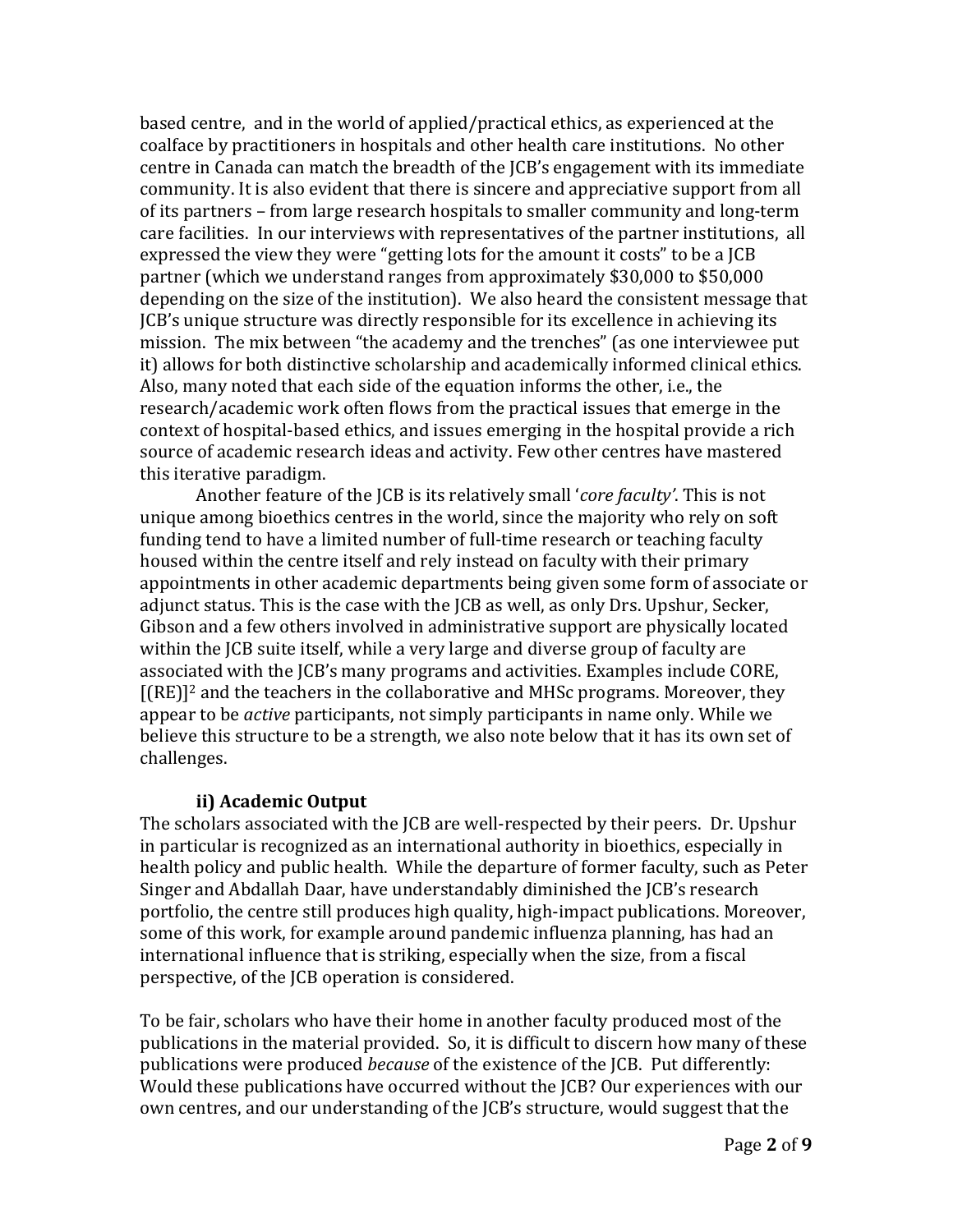answer to this latter question is *probably not.* That said, there seems little doubt that the academic community that the JCB helps to facilitate has meaningfully contributed to the scholarly environment in which these publications are produced. Indeed, all of the academics we spoke with noted that the JCB provides an "academic home" or "intellectual centre" for ethics scholarship that they would not otherwise have at the University of Toronto.

Moreover, the JCB is associated with an impressive number of grants. Many of these grants are from leading funding agencies in Canada and the US (e.g., CIHR, NIH) attesting to the scientific quality of the JCB's research program.

## **iii) Teaching and Graduate Programs**

The teaching programs offered through the JCB have a long history and are now well enough established to assess. The MHSc and the Collaborative Program were innovative at the time of their creation and are now well respected throughout North America. They have produced a very respectable number of graduates, comparable to other MA programs elsewhere, and a sizeable number of graduates have found bioethics-specific employment in hospitals and research institutions, some in very prestigious organizations. While we did not have access to detailed information about the quality of the graduate applicants (we were told that application pressure has increased over the years), our impression, after meeting several graduate students, is that they are bright, engaged, motivated and likely to succeed in bioethics careers.

We were favourably impressed with the commitment of the teaching faculty members we met, each of whom carries out his/her responsibilities gratis. Again, this is not unique to JCB, but it is still a testament to the collegial environment that the JCB fosters. That being said, and as we note below, we wonder whether this model can continue to be successful if some issues are not addressed with respect to recognition and sustainability.

### **iv) Public Outreach**

The JCB has undertaken its responsibility to engage with the community in two distinct ways: (1) through its direct partnerships with institutions that provide funding to JCB ; (2) through communication, consultation and other dissemination activities. With respect to the former, we were impressed with the number and diversity of partners and the partners' own valuing of their relationship with JCB. As noted above, among the partner representatives we met with, all were committed to the *principle* of partnership with JCB – believing that they were better off because of their relationship, while acknowledging that their commitment to *principal* (i.e. their annual membership fee) may waver due to environmental pressures. With respect to JCB's outreach to the broader community, it has done quite well using a large listserv and newsletter, as well as print and other media, to expose the centre's brand to a wider audience. We were also informed about new initiatives to consult with community partners. The JCB also hosts numerous lectures and works well with the popular press.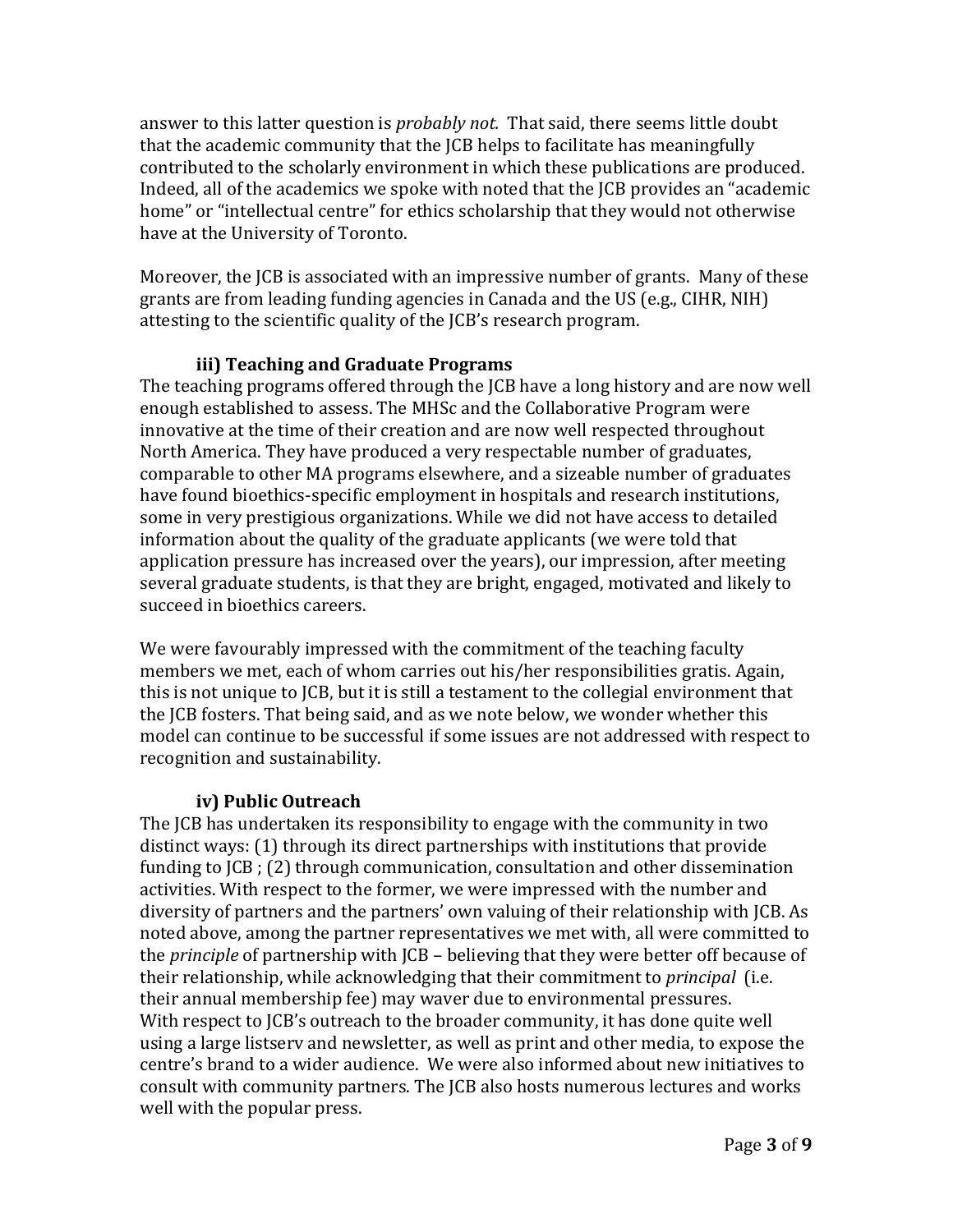**Conclusion:** The JCB has continued to maintain its position among the top tier of bioethics centres in the world as a highly productive bioethics institution. It has done so with a unique administrative model, a committed staff and an engaged set of partners. It remains a bioethics destination of choice for students seeking graduate training and it has achieved all this with limited resources.

#### **II. Issues and Challenges**

#### **i) Funding**

One should not be surprised that the JCBs funding model was viewed as among its most important challenges going forward. Three issues arose:

*Partners.* First, we consider the loss of two of 15 partners as a possible 'canary in the coal mine': not only is this initial evidence of a tightening fiscal environment that could quickly lead to other partners making tough choices to withhold, withdraw or reduce their annual contributions (though we understand that one partner, the Ontario Genomics Institute, left due to a organizational changes); it also suggests the precarious nature of this major funding stream. Whereas the partnership model was among the most innovative of the JCB's structures 10 years ago, this model may now be a potential impediment to the center's long term sustainability and growth. Options include widening the scope of potential partners to include more hospitals and institutions beyond the Greater Toronto Area; seeking longer term commitments from existing partners, even if at a slightly lower amount in order to ensure some budget continuity (e.g., 5 year arrangements); and seeking new types of partners (e.g., the private sector, non‐ health partners). We realize that each of these options has policy implications for the JCB and U of T, but unless all options are explored for revitalizing the current partnership model, we are not optimistic about its long‐term survival.

*Tuition revenue* remains a thorn in the side of all bioethics centres that develop or offer to provide teaching resources to support graduate programs. With few exceptions, it is rare that centres recover all (or even most) tuition revenue precisely because of their status within their institutions as non‐academic units. So long as JCB is organized as an EDU‐C, this issue will remain. That is, the JCB has emerged as a pedagogic universal donor without realizing any financial benefit from the effort.

*Philanthropy.* We did not meet with advancement/development officials, and so we have an incomplete understanding of the status of the JCB within the fundraising hierarchy or on the priority list of the Faculty of Medicine, U of T or other partners. Although some philanthropy has come to the JCB in the form of endowed lectures, and the Phllipa Harris Bioethics Library there are no other sizable endowments to support operations (excluding former JCB Director Singer's Sun Life Chair). This is remarkable given the JCB's international status and the multiple naming opportunities that surely exist (the centre itself, the director, etc.).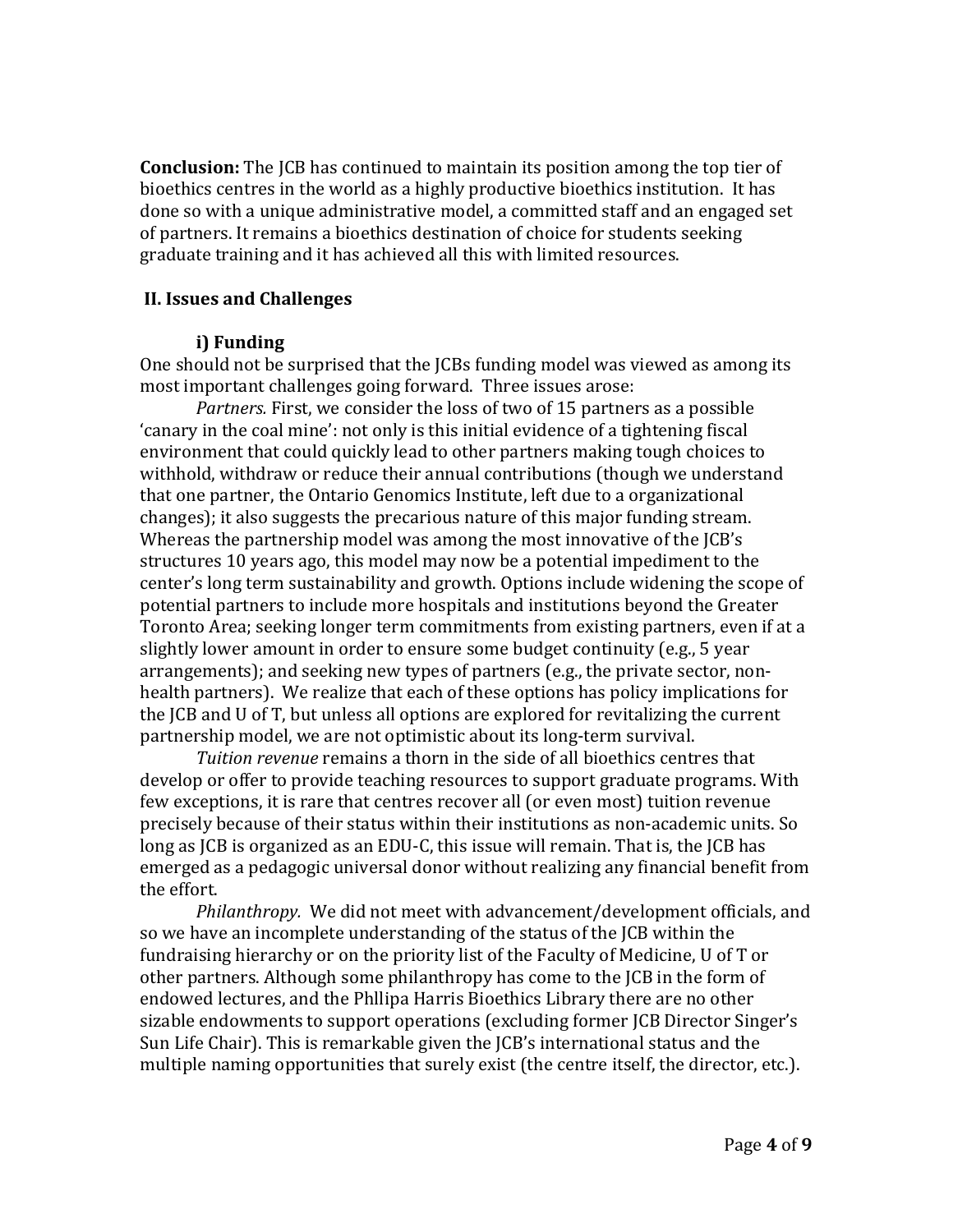These three issues present a triple‐whammy to the long‐term survival of the JCB. All of this speaks to the need for a renewed business model that may be needed to meet the challenges of the changing environment and the needs of partners – who legitimately expect tangible evidence of benefits as a return on their investment.

# **ii) Faculty**

While the faculty we met spoke favourably about the JCB, we also heard that their work often does not "count" in their home departments. One scholar went so far as to say that their work with the JCB, including teaching, was not recognized at all; that it was, in effect, "community service." Others stated that they did receive recognition – but that they had to fight for it; in these instances the recognition they were referring to was both from their home department and from the JCB. We took this to mean that the JCB must ensure that so long as it relies on the benevolence and altruism of its faculty to teach in its graduate programs, it must attend to the 'care and feeding' of these faculty. If remuneration or teaching stipends are not available – and we believe this should be considered – then efforts should be made by the Faculty of Medicine leadership to work with academic departments and partner institutions to provide tangible means of recognition for this important work (e.g., teaching relief in the home faculties).

### **iii) Director**

All agreed that with Dr. Upshur's decision to step down as JCB director, an opportunity exists to creatively re‐think this position. Below we provide some suggestions for how this might be accomplished. Regardless of the qualities that U of T may wish to look for in its next JCB director, we believe that certain specific challenges must be addressed. Most significantly, we believe that 0.50 support for the JCB director is insufficient. While this arrangement may have worked well when Dr. Singer was director (due to the nature of his clinical work) it appears to work less well with Dr. Upshur whose clinical commitments are different owing to his medical specialty. While we agree that 0.50 is less than ideal, this seems to be not unusual for directorships at other institutions, particularly when the director is a physician. The larger issue, to be touched on shortly, is ensuring that the other 0.50 of the JCB director's job complements his/her work rather than competing for scarce time. As an example, a full-time JCB director, whose responsibilities are divided between research (50%), outreach (25%) administration (20%), and teaching (5%) might work very efficiently and effectively. Such an apportionment is also not unusual among bioethics centre directors.

# **iv) Teaching and Graduate Supervision**

We were struck by the fact that several of the graduate students and faculty commented on the challenge in matching graduate students to available mentors/supervisors. We could not draw a conclusion as to whether this was merely a matter of inefficient communication and counseling among the JCB, its students and potential faculty supervisors; or whether there were legitimate institutional impediments to students working with certain faculty or certain faculty being permitted to supervise students (e.g., status within the School of Graduate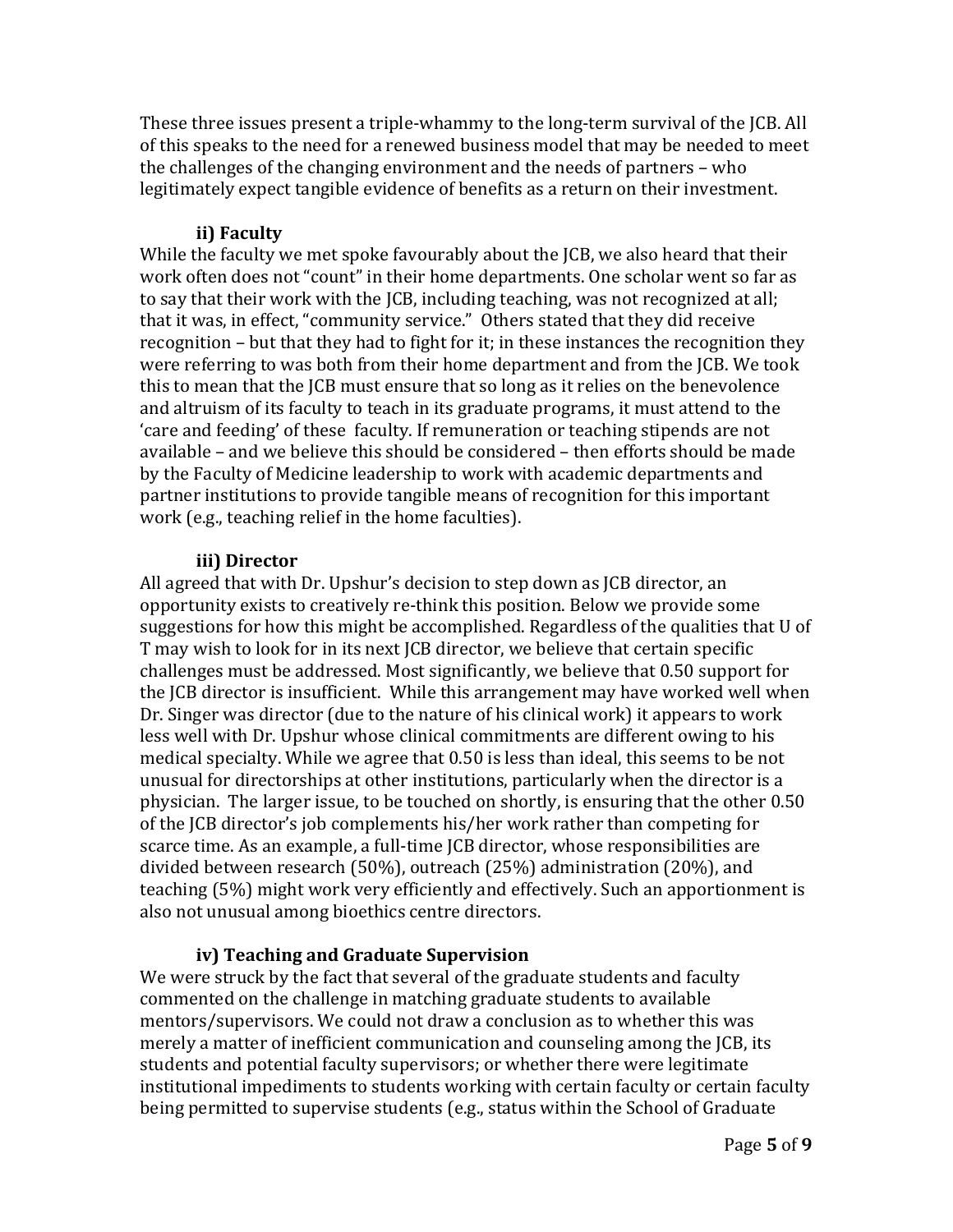Studies). Whatever the problem, we believe it should be given immediate attention since it will take little time for students to be disinclined to apply to get involved with the JCB as graduate students if they are not convinced they will have access to some of the world's foremost scholars.

A second challenge relates to the need to ensure adequate "fit" between student needs and what the JCB affiliated graduate programs require of them. We understand that the students apply to a home faculty involved with the collaborative program in bioethics and, as such, it is the home faculty that establishes course requirements. Still, these programs are, obviously, closely associated with the JCB and the JCB is seen as the "home" – at least by the students we interviewed. We heard from some students who felt that there was little flexibility on behalf of graduate programs in requiring students to take certain basic courses even when students had already completed 'equivalent' courses either in their U of T undergraduate career or at another institution. We did not see this issue as a major one, but rather a possible irritant that needed attending to with more careful guidance and mentoring.

#### **v) University Status**

Among the more enduring issues with all centres we are aware of is their status within their respective universities. The JCB is no different. Although the JCB is administratively housed within the Faculty of Medicine, it positions itself (correctly in our view) as a *university*-wide centre. And yet because it does not have academic status comparable to a university department, the JCB suffers from several consequent challenges: it cannot confer degrees, hire full time tenure track/tenured faculty, receive tuition revenue, or (to our knowledge) receive indirect costs on grants. Not everyone we spoke with saw this as a problem. Indeed, the fact that the JCB did not have the same power and responsibilities as other university departments meant that it was also not burdened by the same requirements and obligations as those departments. It is our view that this tension can no longer go unaddressed. The JCB needs to know whether it is on an institutional track to achieve department status (or its equivalent), or whether it is not on such a track. We also note that while this "big picture" governance item was mentioned by representatives of the JCB advisory committees we met with, there did not appear to be a common commitment to providing oversight and leadership on how to deal with it.

#### **vi) Drifting Mandate**

We heard from a minority of interviewees that the JCB has lost some of its early strengths. Specifically, they suggested that the centre's mandate should emphasize more practical ethics and research ethics. These are the issues – or so we heard from a few – that the JCB partners want the JCB to tackle. There has been a shift from practical/clinical toward academic research. Some believe this "mandate drift" has hurt the relationship with the partners because it has become less clear what they are getting for their money (though we heard no strong statement from the partners to support this fear). Some of the interviewees stated that the "scholarship of the JCB should be more focused on the needs of the partners."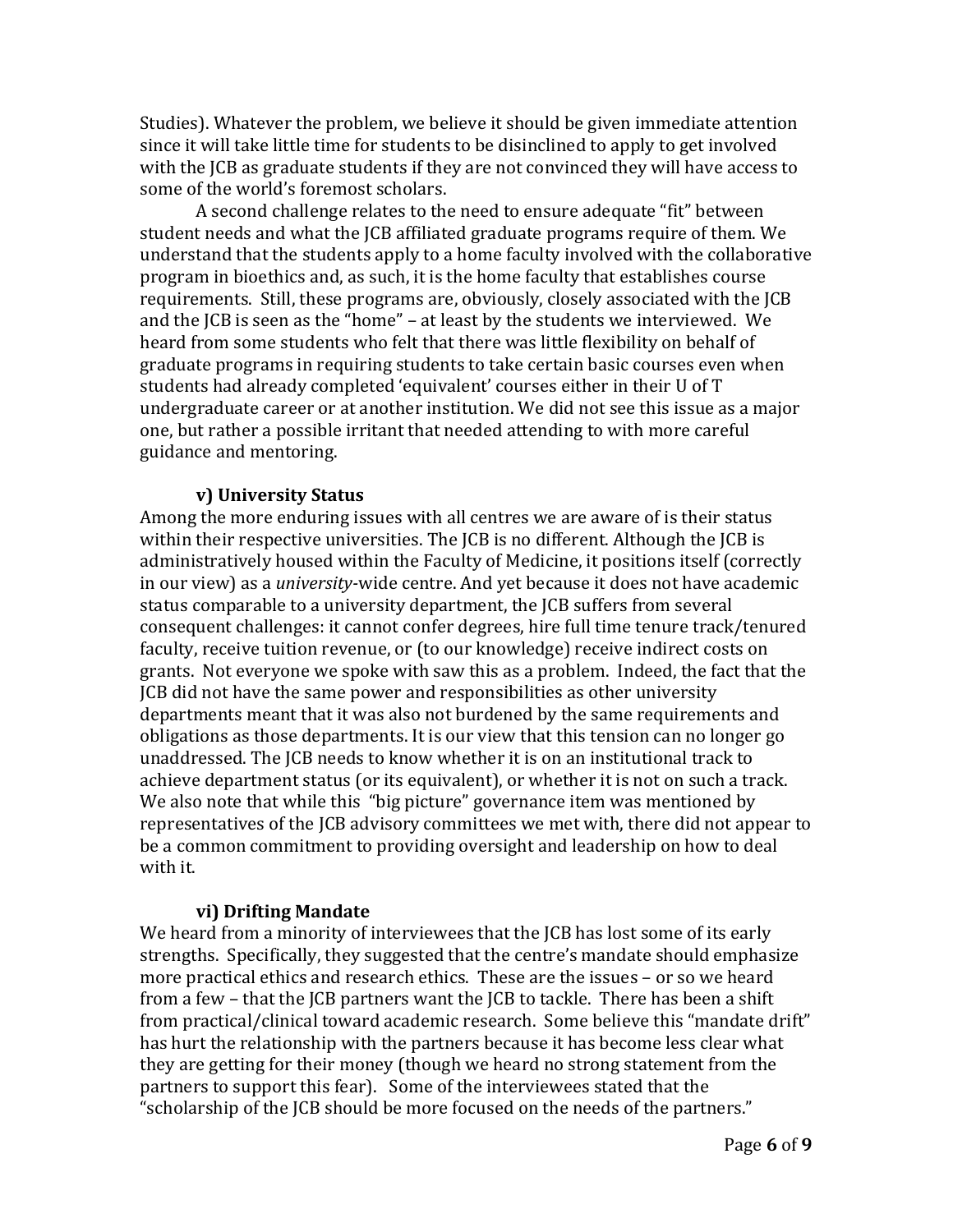This view was not shared by all – indeed there were others we spoke with who clearly identified with the JCB's research leadership a strength they wanted to see enhanced. (It is interesting to note that during the last JCB review, five years ago – in which one of us, TC, participated – some complained that the research was *too practical and clinically oriented*.)

While we believe that this is an interesting issue, its significance is unclear. The pendulum from applied to theoretical work will always be swinging – and this may be evidence of a healthy, nimble and responsive organization. Indeed, with adequate support, the JCB could excel at both. Nevertheless, the JCB should keep this oncern in mind as institutional leadership considers the best way forward. c

# **III. Future Directions**

After 15 years, the JCB has squarely established itself as a pre‐eminent organization in the field, and the University of Toronto has much to be proud of. For a modest investment (not including space in different university buildings) the return has been sizable. However, we believe that the JCB is as a direct result of its success at something of a crossroads. We strongly urge the JCB to keep its unique structure, even as the task of doing so presents significant challenges of the type described above. Without attending to these tasks, the future of the JCB may be less rosy than t need be. There was some concern that failure to address these issues would erode i the JCB's unique structure.

# **i. New Director**

The most important decision is to identify a dynamic, energetic, visionary director to lead the JCB for the next 5‐10 years. We are agreed that such a person does not need to be a physician, but we were equally convinced that the individual should have a strong understanding of both the academic and practice‐based missions of the JCB. Dr. Upshur's successor will need to fill big shoes and ensure the JCB keeps the momentum it has established. As such, we believe this new director should be a senior scholar with a solid international reputation. This individual will need to raise funds and be a credible PI on large grant applications. This should be the kind of person who will serve as a "universal attractor," with whom other scholars will want to come to Toronto to work, and with whom diverse partners will want to collaborate and build greater capacity.

prominence: Given this reality, we believe considerable attention should be focused on making this position attractive to potential applicants. In light of a brief environmental scan of other centres and institutions facing similar decisions, the following items are often mentioned as part of a package of resources to attract and retain a leader of

 Full‐time funding of the director's position *with tenure* in a relevant university department. A 0.50 funding position should be complemented with, for example, a 0.50 research position in an appropriate faculty;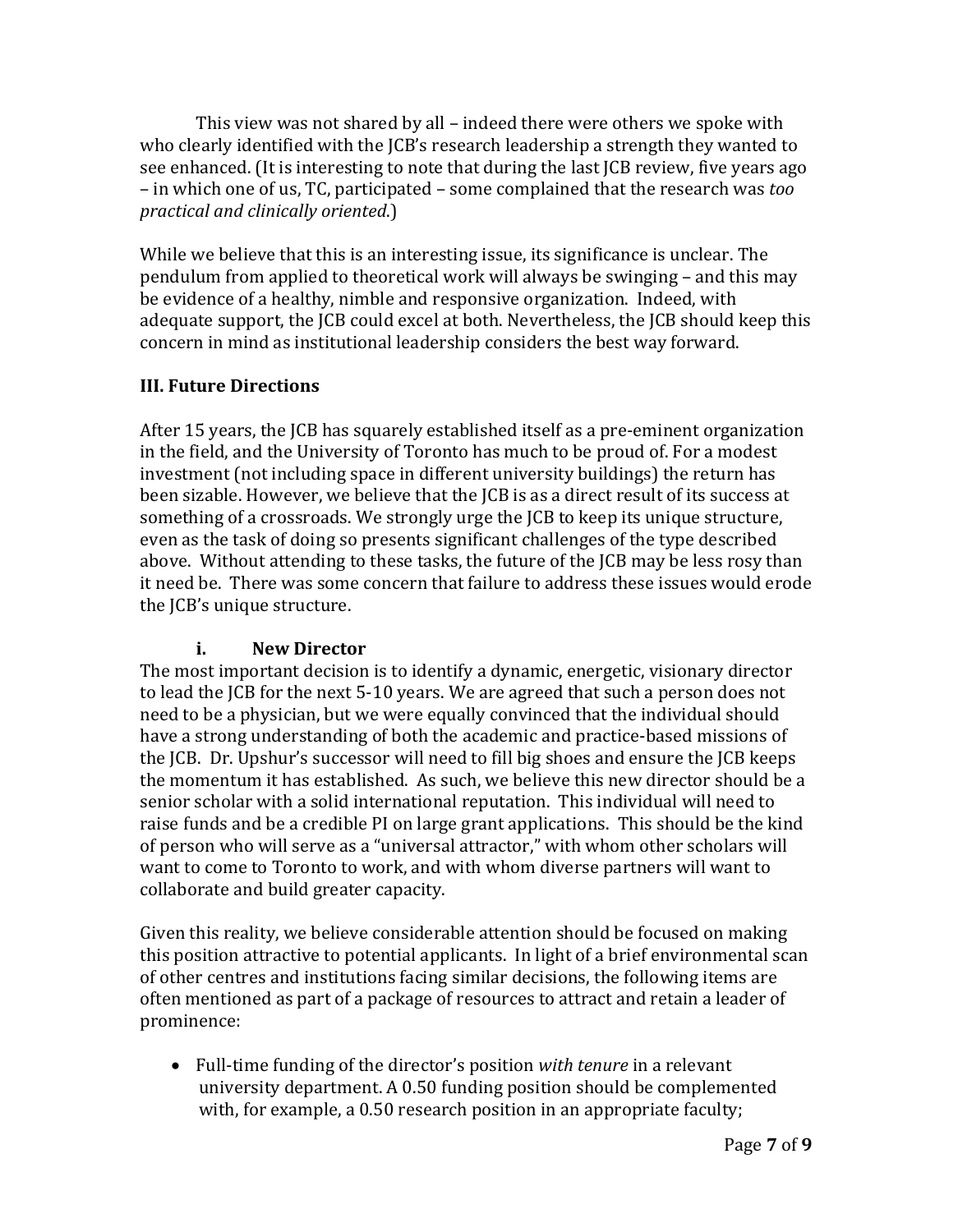- An endowed chair for the director. We are aware that in just the past 5 years 10 new centres have been established in the US and among the benefits offered were endowed chairs to substantially cover the salary or operational responsibilities of the director;
- A stable base budget apportionment (perhaps a 5 year commitment), either as a subvention from the Faculty of Medicine or from other U of T resources, to provide the director with assurance that he/she can grow the JCB to a point of sustainability. The amount of the subvention should be a matter of negotiation, but 300‐400K is not unreasonable;
- Consideration of "budget tenure." That is, if professional/academic tenure is in part a protection of free speech, then programs that deal with (potentially) controversial issues and topics – which clearly bioethics centres do – then it would be very attractive to a prospective new leader if s/he could be assured budget stability;
- An assurance that further development/advancement funds will be available to the JCB or specific opportunities given to the JCB director to target specific initiatives (e.g., naming the centre, endowing other faculty positions, etc.); and
- Consideration of some way of ensuring a reasonable return on centre investment *qua* contributions to degree programs such that proceeds from these and other revenue‐generating initiatives are shared with the centre.

# **ii. Other Ways Forward:**

Several opportunities may exist to "grow the pie" rather than simply reallocating existing resources. Some of these are mentioned earlier in this report but we offer them here to emphasize their importance.

- Fundraising/Development Place greater emphasis on a establishing a visionary development/advancement plan, the goal of which is to grow an endowment at the JCB. Development should not be haphazard but should involve considerable coordination with U of T. A goal of attracting at least \$10M in endowment funds is reasonable and has been achieved by other centres in the JCB peer group.
- some budget continuity (e.g., 3‐5 year arrangements, rather than annual negotiations), may be appropriate. More partners – Adding partners is a logical extension of the current structure at JCB. Options include widening the scope of potential partners to include more hospitals and institutions beyond the GTA; seeking new types of partners (e.g., the private sector, non‐health partners). Both strategies have strengths and weaknesses. But we are convinced that the status quo cannot remain successful. Therefore, seeking longer term commitments from existing partners, even if at a slightly lower amount in order to ensure
- Seeking U of T approval to change the JCB status from EDU "C" to EDU "A" while attractive in that it would resolve issues associated with faculty and graduate students, this strategy also raises some issues/questions. We heard